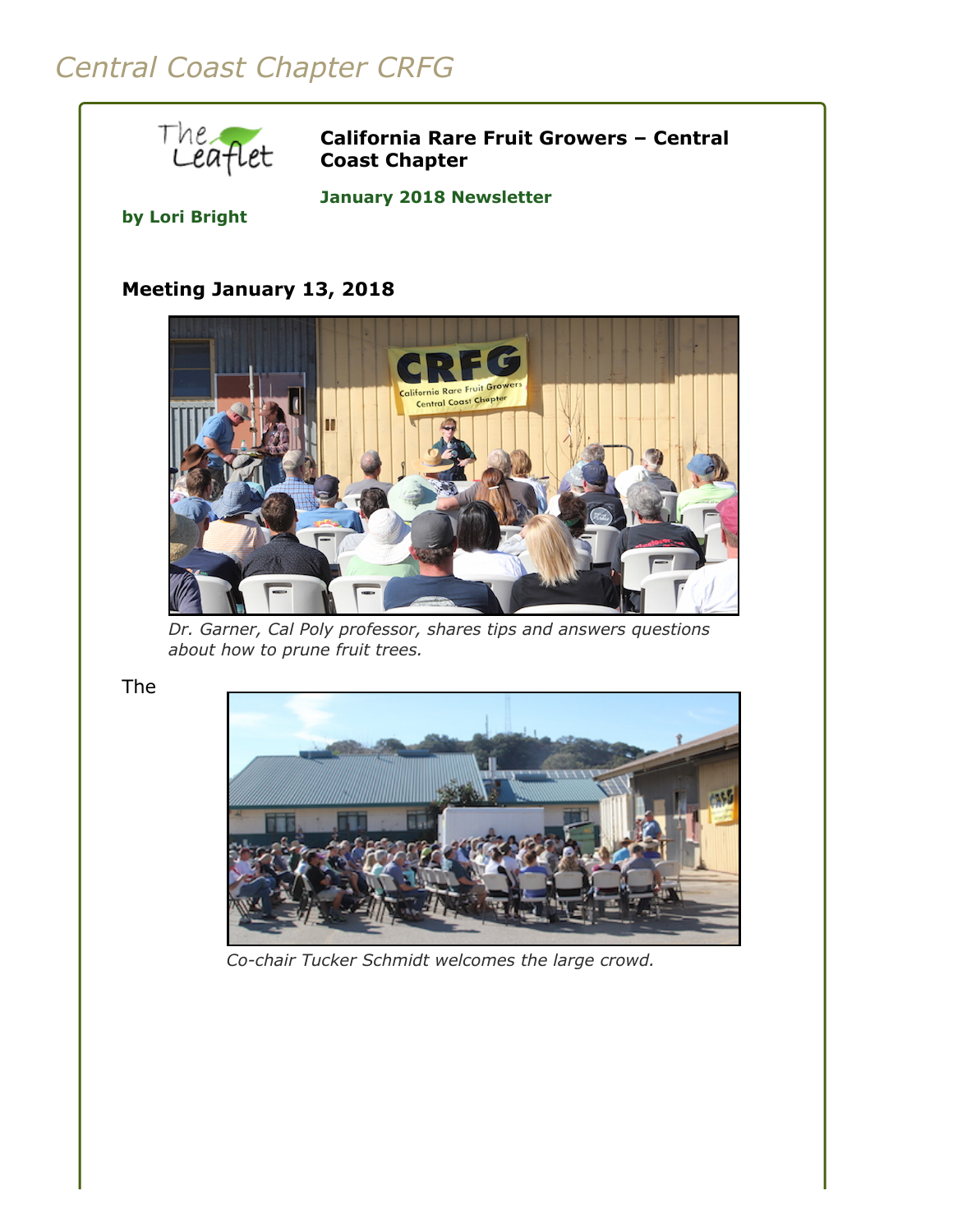

*Mark measures bird netting for sale. Over 600 feet were sold today! Bird netting will be on sale again at the CRFG Scion Exchange on February 17th, 2018.*

gracious Dr. Lauren Garner, Professor of Fruit Science at Cal Poly, helped us out in a pinch when – due to circumstances beyond his control - Tom Spellman was unable to make the trek up the coast and speak on Backyard Fruit Tree Pruning. We were so very fortunate [that Dr. Garner was free. She taught us her Top Tips for Successful](#page-2-0) Fruit Tree Pruning.

Thank you Dr. Garner!!!

The meeting was held on a beautiful, if not hot January day. Our venue this month was just outside the Crop Sciences building (a large enough area to fit us all).

Thanks to you Cal Poly, for bringing and selling their Marvelous Mandarins. Thanks Elaine, for the wonderful spread of food. Thank you Dara and Manny for setting up our meeting and taking over the care of the Fruit Orchard! Thanks to Ag Ed for the use of the chairs and thanks for the visit from the students at Midland School!

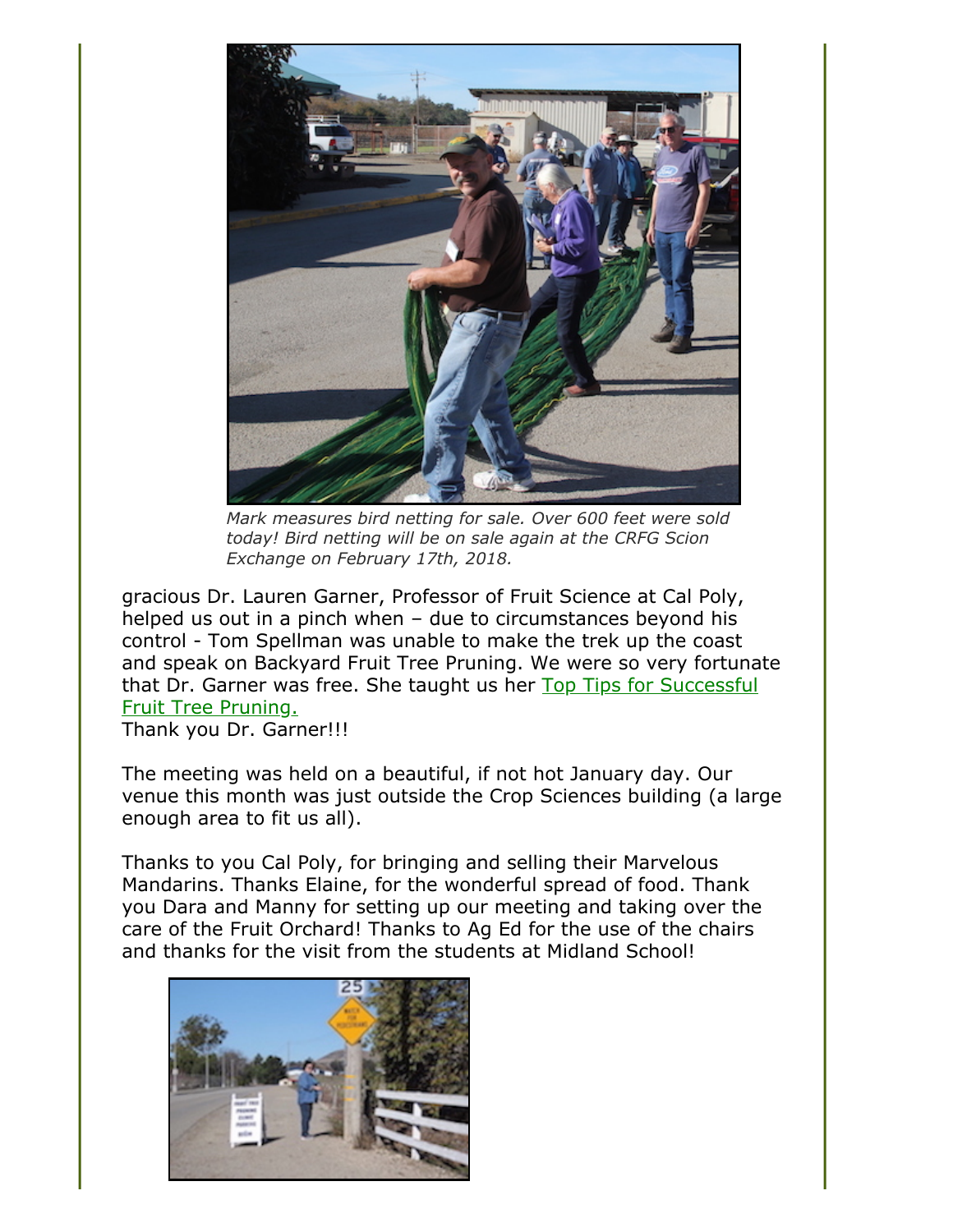

*June and Marv placed parking signs to guide attendees to where Cal Poly's Parking Services had approved parking for the event.*

## **EVENTS:**

Be sure to take part in our **[February Scion Exchange \(Feb. 17th\).](file:///Users/daramanker/Documents/CRFG/Website/Newsletters/2018/Jan/calendar.html)** This year we will have over 12 varieties of Avocado scion wood! John Valenzuela will be present again this year….maybe he'll bring us some scion wood from the Northern Regions like he did last year. What a plethora of wood to choose from!

Our Meeting in March will be our **Propagation Meeting (March 10th).** [Be sure to bring your plant material for propagation. Gue](file:///Users/daramanker/Documents/CRFG/Website/Newsletters/2018/Jan/calendar.html)sts and members will be taking home their new plants with them after the meeting.

This year the **[Festival of Fruit](http://festivaloffruit.org/)** will be in Saratoga. Save the Date: **July 27-29**.

## <span id="page-2-0"></span>**8 Tips for Successful Backyard Deciduous Fruit Tree Pruning:**

1. Start with the right tools. Pruners are for small limbs, loppers for midsized limbs, and pruning saw for branches. Keep them sharp!



*Dr. Garner answers questions from onlookers about pruning peach and nectarine trees.*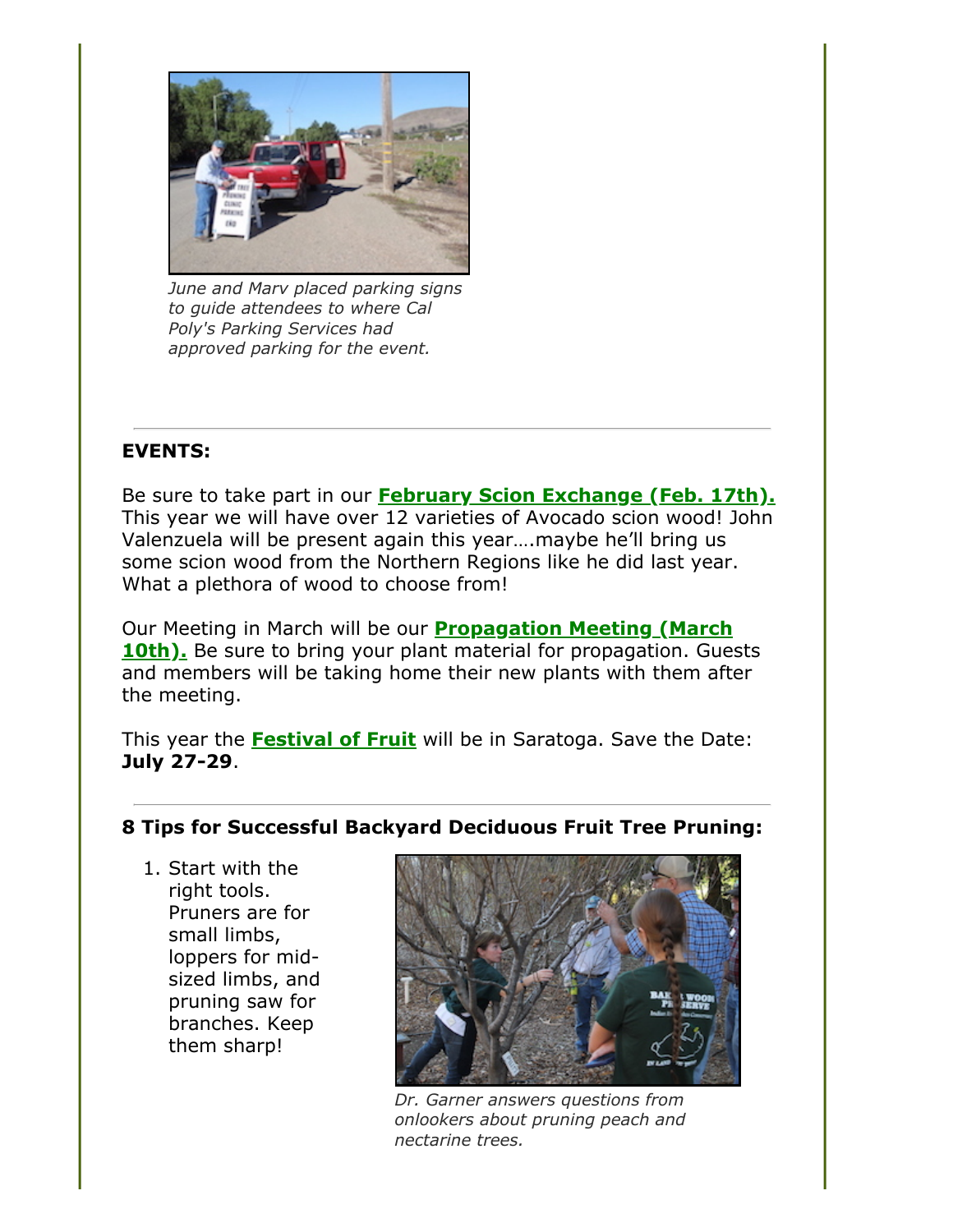- 2. Make good cuts. Use the right side of the bypass pruner and keep close to the Trunk or initiating branch. Learn the three cut process for cutting large limbs.
- 3. Bring down the top of the tree. If you don't want to harvest from a ladder, go ahead and bring the height down to a reasonable level.
- 4. "Hedge" the tree, if you have other trees or paths nearby, bring those sides in to a reasonable distance.
- 5. "Skirt" the tree, bring it up off the ground.
- 6. Remove diseased and broken wood. Eliminate unneeded water sprouts.
- 7. Thin the tree. Remove crossing branches, and generally open the tree as needed.

Know what type of tree you have:

- Pears and Apples have fruit-bearing spurs…you wouldn't want to remove these.
- Peaches and Nectarines need hard pruning.
- Plums and Apricots will bear on spurs and new wood. Be selective.
- 8. The above are done for maintenance, consider what you will need to do down-the-road to regenerate new wood once the tree has aged. Think ahead for refurbishment.

Of course Dr. Garner went into greater detail, but you get the idea. Once we were duly educated, off we went to practice our newfound techniques at the CRFG Orchard.

Thanks again Dr. Garner!



*Pruners practicing their technique in the orchard.*